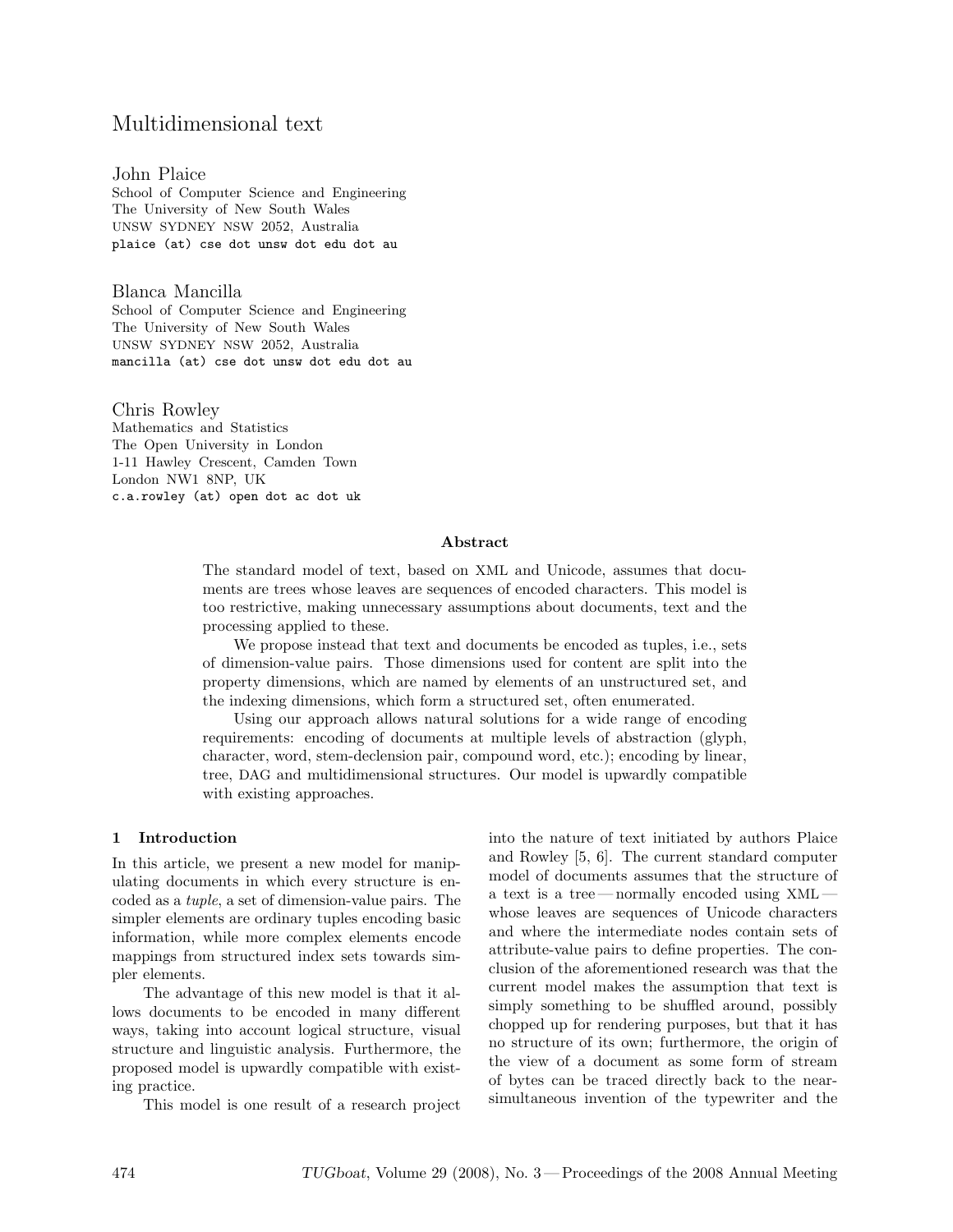telegraph. The relatively recent distinction between "character" and "glyph", where character is an abstraction from glyph, still makes the assumption that the visual presentation of text is the key, despite the fact that, for example, English, Amharic and Chinese are normally encoded at, respectively, the letter, syllable and (sub)word levels.

As large collections of documents are brought together, so that they can be searched, it is clear that this "standard" model leaves something to be desired. Searching through a multilingual database of texts requires substantial linguistic support, and here it becomes essential that the different languages be handled at similar levels. Moreover, in linguistics, texts are often encoded using parse trees and attribute-valued matrices, often DAGs (directed acyclic graphs) or digraphs (directed graphs).

As for the structure of documents containing text, the tree structure itself is not always appropriate. Although it is true that a two-dimensional table can be encoded as a tree, this is only true by imposing ordering on its two dimensions (either by rows or by columns); they are not naturally encoded by a purely hierarchical structure but by its antithesis, a completely crossed structure. Moreover, two-dimensional tables are often used to visualize multidimensional data, whose encoding truly requires a multidimensional data structure such as those investigated in a different context by one of the authors [1], not just to capture and simplify the semantics, but to ensure an efficient and tractable storage mechanism.

Importantly, what distinguishes the electronic document from all previous forms of document is that it is recreated every time that it is read, listened to, studied or processed. As a result, with a slight change of parameters, it can be recreated differently from any previous occasion. The standard model completely breaks down for these kinds of situations: it must resort to programming the document and, in so doing, loses the possibility of having the document being properly indexed for searchability. (See [4] for further discussion.)

The tuple structure that we are proposing allows us, as shall be shown below, to define a number of different structures, including ordered streams and trees, DAGs and multidimensional structures. For example, a sentence in a document can be encoded as a sequence of characters, as a parse tree with words as leaves, or as a "feature structure" from linguistics known as an attribute-valued matrix. Indeed, it could easily be encoded as all of the above, with appropriate link structures connecting the components.

The structure of this paper is as follows. We present a brief analysis of, and show the current limitations of, various existing models for the encoding of texts and documents in §2. We follow with a presentation of our new model (§3) using an extended example. We then (§4) describe some features of its use to declined word-stem sequences, parse trees, hierarchical document structure, attribute-value matrices and tables. We conclude with a discussion of future work.

### 2 Existing models

We examine in this section three approaches to dealing with text. Although not exhaustive, it does provide us with indications of where a more complete model should be heading.

### 2.1 XML documents

An XML document is typically encoded as a tree. In some sense, this is all there is to say, but a proper understanding of XML requires examining not just the obvious tree structure, but also the structures of the nodes and the leaves in these trees.

For each element in an XML document, there is a possibly empty list of attribute-value pairs, and a possibly empty list of child elements. The leaves of the tree consist of PCDATA (Parsed Character Data) or CDATA (Character Data), in both cases sequences of characters from the Unicode or some other character set, with PCDATA being parsed by the XML parser.

Therefore XML, often presented as a simple encoding, actually requires four data structures to describe a document:

- the tree;
- the list of elements;
- the attribute-value list; and
- the character sequence.

In addition, there are arbitrary restrictions on attributes which limit their usability: attributes cannot contain multiple values, nor can they contain tree structures.

Our model includes such XML tree-based documents but it can also handle non-hierarchical structures that do not necessarily have any natural XML encoding.

### 2.2 Linguistics AVMs

In linguistics, it is common to model written language using structures consisting of a tree and an associated attribute-value structure [3, p. 16]. For example, here is the parse tree for the sentence "Mary seems to sleep.":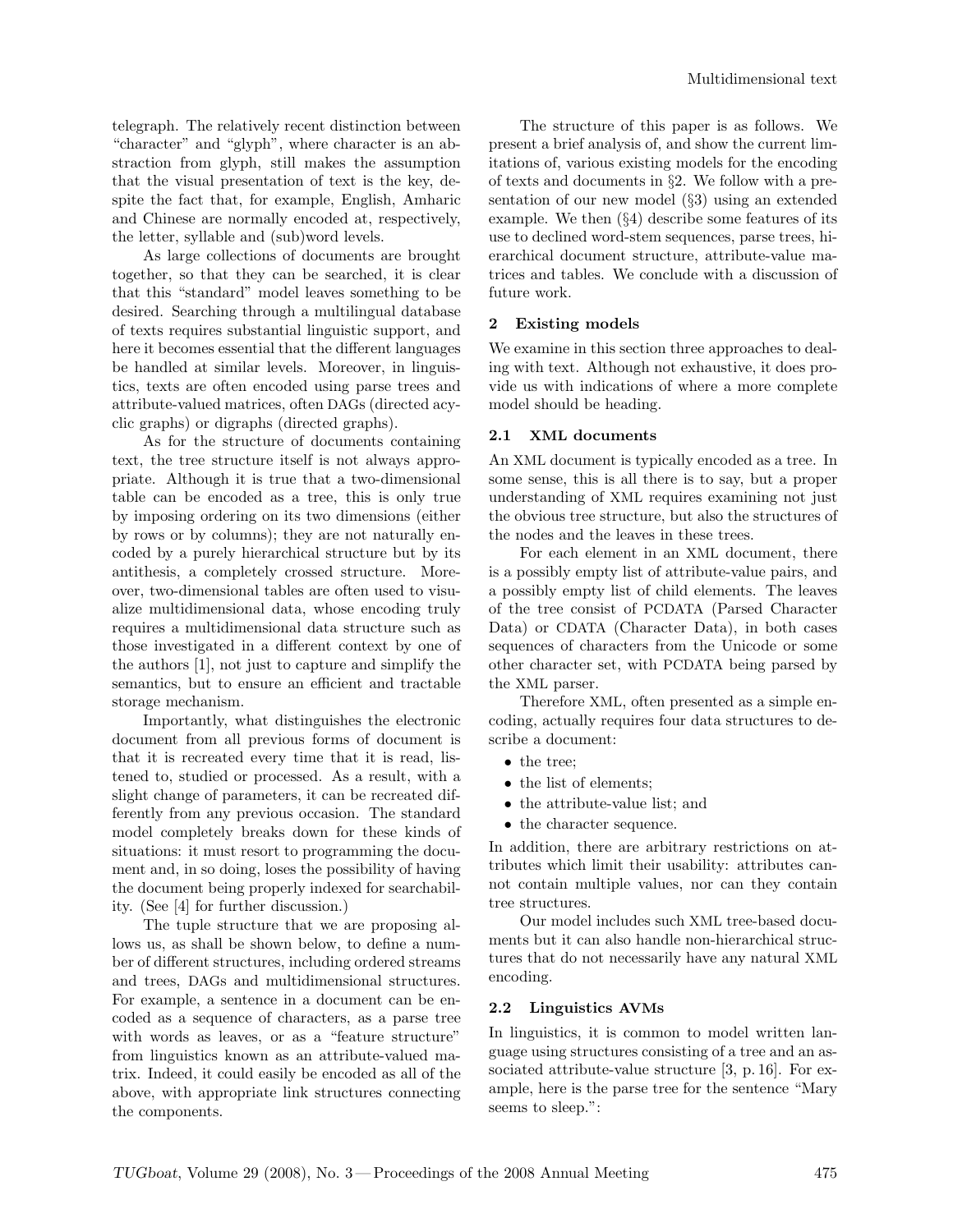John Plaice, Blanca Mancilla and Chris Rowley

$$
\begin{array}{ll}\n\text{[ S]}: \text{[ NP]}: \text{Mary} \\
& \text{VP}_1: \text{[ V]}: \text{ seems} \\
& \text{VP}_3: \text{[ Aux}_3: \text{to} \\
& \text{VP}_3: \text{ [ V}_3: \text{sleep }]]]]]\n\end{array}
$$

The associated structure, called an attribute-value matrix (AVM), is presented below.

Note: The subscripts in the parse tree correspond to the nodes in the AVM. Node 2 appears twice in the AVM, being the subject of both node 1 and node 3.



Because of such shared structures, AVMs are often considered to be DAGs. Howewer, it is possible to have cyclical structures in an AVM: Consider the noun phrase "the man that I saw", whose parse tree is here:

 $[NP_1: [Det: the$ N': [ N: man  $S'_{2}$ : [ Comp: that S: [ NP: I VP: [ V: saw ]]]]]]

In the following AVM, a cyclical structure is needed to describe the "filler-gap" dependency in the relative clause [3, p. 19]:



Our model naturally encodes both such parse trees and these AVMs.

# 2.3 Tables

Xinxin Wang and Derick Wood [7] developed a general model for tables, in which a table is a mapping from a multidimensional coordinate set to sets of contiguous cells. For them, the two-dimensional format commonly used to present a table is not the internal format. Here is an example of the use of a 3-dimensional coordinate set from their paper:

|        | $\overline{A}$ ssignments |    | Examinations |                              |    |       |
|--------|---------------------------|----|--------------|------------------------------|----|-------|
|        |                           |    |              |                              |    | Grade |
|        |                           |    |              | Ass1 Ass2 Ass3 Midterm Final |    |       |
| 1991   |                           |    |              |                              |    |       |
| Winter | 85                        | 80 |              | 60                           | 75 | 75    |
| Spring | 80                        | 65 | 75           | 60                           | 70 | 70    |
| Fall   | 80                        | 85 |              | 55                           | 80 | 75    |
| 1992   |                           |    |              |                              |    |       |
| Winter | 85                        | 80 |              | 75                           |    | 75    |
| Spring | 80                        | 80 |              | 70                           | 75 | 75    |
| Fall   | 75                        | 70 | 65           | 60                           | 80 | 70    |

It appears that, in 1991 alone, Assignment 3 was identical across the three terms but for 1992, we can see no such simple explanation of the larger box since it seems to amalgamate this assignment with an examination.

In this example and using their notation, the three dimensions and their value sets are as follows:

Year = {1991, 1992} Term = {Winter, Spring, Fall} Marks = Assignments · Ass1, Assignments · Ass2, Assignments · Ass3, Examinations · Midterm, Examinations · Final, Grade 

A small change of syntax would transform this into an example of our model.

### 3 The new model

In this section we present an extended descriptive illustration of the model, using an example, rather than a detailed formal model.

There is only one basic structure in this model: the tuple, which is defined as a set of dimensionvalue pairs. This is not a new data structure, and it has many different names in different formalisms: dictionary in PostScript, hash-array in Perl, map in C++, association list in Haskell, attribute-value list in XML, and tuple in Standard ML and Linda.

We begin by proposing a possible encoding for the sentence "LAT<sub>E</sub>X  $2\varepsilon$  is neat."

```
[ type: sentence
 numberWord: 3
 endPunctuation: [ type: unichar, code: 002E ]
 0: [ type: TeXlogo
       TeXcode: "\LaTeX\thinspace2\lower1pt
                 \hbox{\small$\varepsilon$}}"
       SimpleForm: [type: digiletters
                    unicharstring: "LaTeX2e" ]]
 1: [ type: word
       numberChar: 2
       0: [ type: unichar, code: 0069 ]
```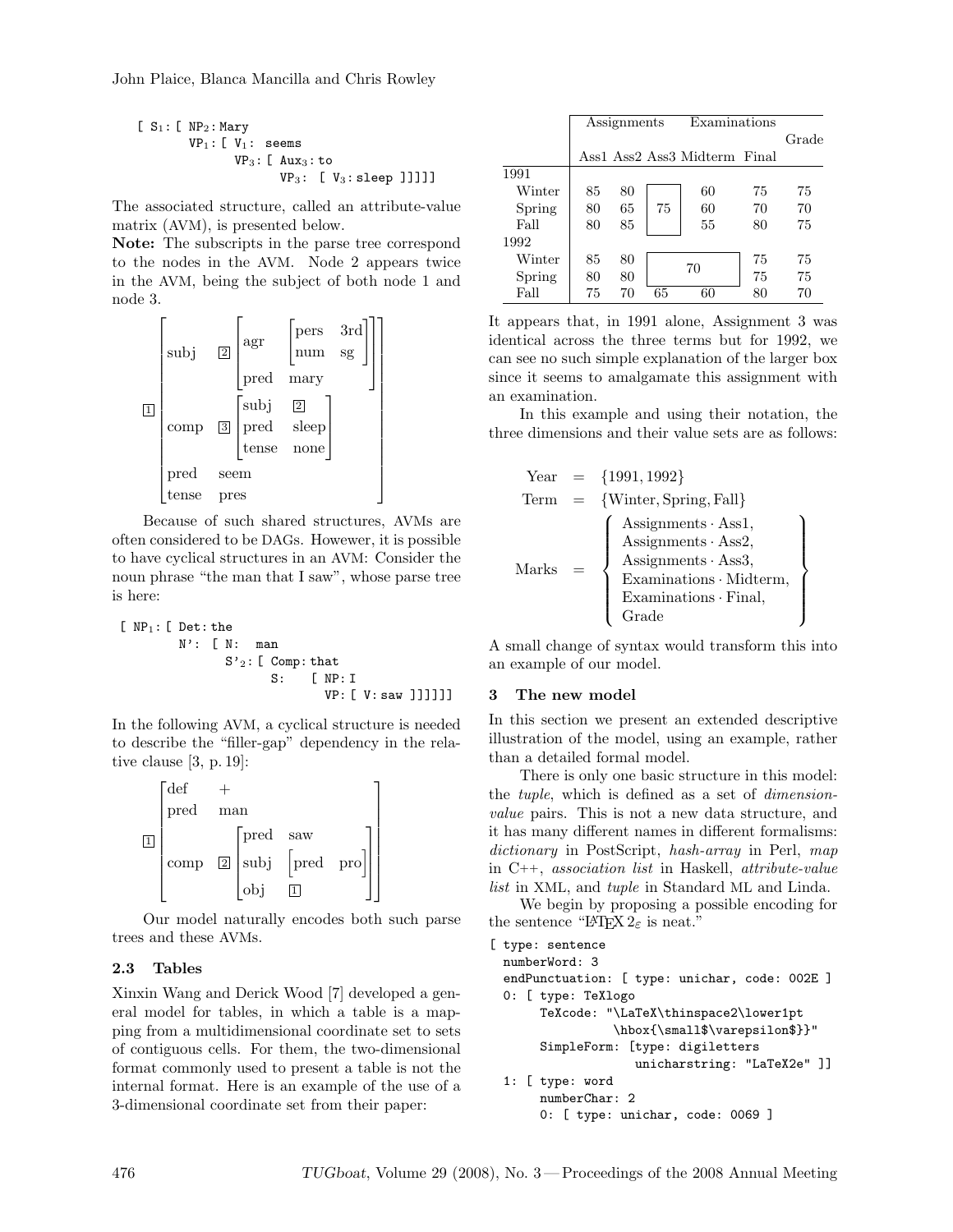```
1: [ type: unichar, code: 0073 ] ]
2: [ type: word
     numberChar: 4
     2: [ type: unichar, code: 0061 ]
     1: [ type: unichar, code: 0065 ]
     0: [ type: unichar, code: 006E ]
     3: [ type: unichar, code: 0074 ] ] ]
```
In this example, there are 12 tuples:

- 1 sentence,
- 1 T<sub>F</sub>X logo,
- 1 character string consisting of a "word and digits",
- 2 words, and
- 7 Unicode characters.

The different dimensions in the example play different rôles. In fact, there are three categories of dimensions:

- The *typing dimensions* allow one to distinguish the different kinds of tuple. Thus all tuples must have a typing dimension. In the example, a special dimension, called type, provides the information. This is the standard solution, although we do not exclude the use of further special dimensions, say subtype or version, for further clarification.
- The *property dimensions* are used to store any type of information about the tuple. In the example, these dimensions are:
	- numberWord and endPunctuation, for tuples of type sentence;
	- TeXcode and SimpleForm, for the TeXlogo tuples;
	- unicharstring for digiletters tuples;<sup>1</sup>
	- numberChar for word tuples;
	- code for unichar tuples.
- The *indexing dimensions* are used to access the substructures of a tuple (the content of the tuple) via an indexing mechanism or structure. The set of all the indexing dimensions available to a given type of tuple can be very large, conceptually infinite, and will often carry a complex structure.

In the following sections we will extensively develop examples of how the structure of these indexing dimensions can be used to encode complex systems. In the example, both the sentence and word tuples use the natural numbers (N) to enumerate their content; thus the indexing dimensions available are the natural

numbers, whose structure is the unique countable well-ordering.

More precisely, the property dimensions form an unstructured set, whilst the indexing dimensions form a subset of a structured set. We can, for example, write a tuple of type typespec that defines the sets needed for the dimensions in sentence tuples:

```
[ type: typespec
  tupletype: sentence
 typedim: {type}
 propdim: {numberWord, endPunctuation}
  indexdim: N
]
```
Note that, although the set of possible index dimensions N is the infinite set of all natural numbers, any given tuple will use only a finite number of numbers as indices. Also, it is important that, for example, the order of the characters in a word is defined by the ordering of their indexing dimensions as natural numbers, not the order in which they appear in the written form of the "word tuple". In this example we write the characters in the order of the numbers of their Unicode slots (such an ordering may be very efficient for certain applications).

In all of these sets, of dimensions and possible values, both equality and membership must be computable. In all usable examples, of course, equalitytesting and other necessary set operations should be at worst of polynomial time complexity for reasonably sized sets.

The tuples used as values may be of any type, thus, for example, they could include strings, files, programs, and so on.

There can be other interesting interplays between dimensions and values. Consider, for example, the Unicode character tuple:

[ type: unichar, code: 002E ]

Here the value 002E is a value used to index the Unicode character database and, as Bella [2] has shown, that database can be understood as a single tuple indexed by the natural numbers whose entries are themselves tuples containing various kinds of information about each Unicode character.

The tuples used in this model are conceptual: they can be implemented — both as data structures in running programs and as sequentialised files on disk — in many different ways. Depending on the exact applications, algorithms and programming languages and environments, some solutions are more appropriate than others.

### 4 Examples

We hope it is now clear that our tuple structure

<sup>1</sup> This could be replaced by a more formal tuple of type digiword that is like word: being an indexed collection of unichar tuples that can also contain digits.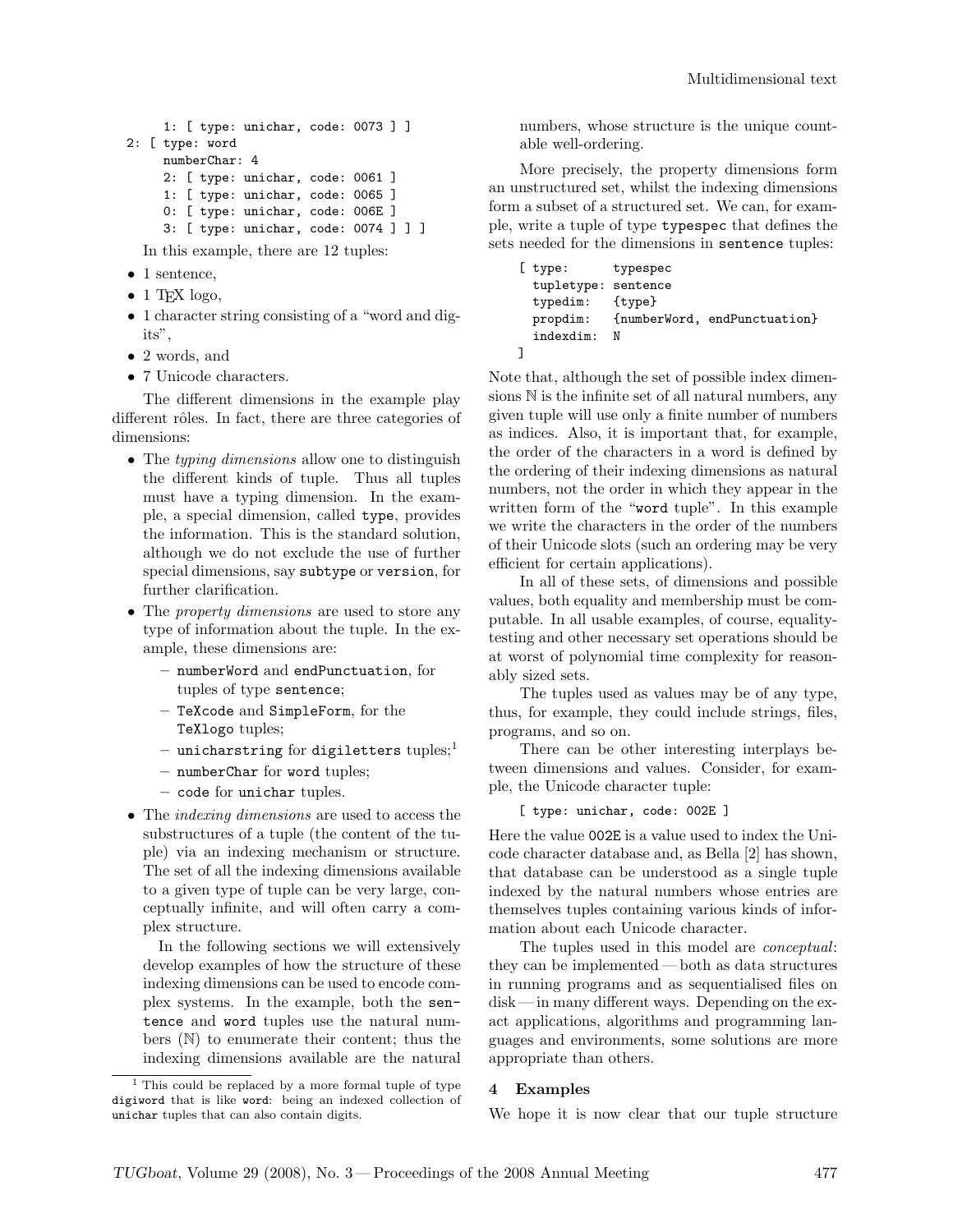can encode any sort of simple record or entry. In this section, we indicate with a few more examples how the tuple structure can encode different kinds of data structure.

As was described in the previous section, there are typing, property and indexing dimensions in a tuple. If we restrict ourselves to the indexing dimensions, then the tuple can be considered to be a (partial) function from an index set (the structured set of indexing dimensions) to a set of values, which are in general themselves tuples, interpreting a singleton value as a type of tuple singleton and indexing set of size  $1 \{0\}$ . If, in the sense of datatypes, these singleton values are strongly typed, then these singleton values will need a datatype property dimension.

• Declined word-stem sequences: To enhance document search or to effect grammatical analysis, it is common to stem words, separating the stem and the prefixes or suffixes of the words. We would then end up with entries such as:

| type:          | verb            |
|----------------|-----------------|
| language:      | English         |
| stem:          | carry           |
| mood:          | indicative      |
| tense:         | present perfect |
| voice:         | active          |
| person:        | 3rd             |
| number:        | singular        |
| unicharstring: | "has carried" ] |

```
or
```

| $[$ type:      | noun     |  |  |
|----------------|----------|--|--|
| language:      | French   |  |  |
| stem:          | pomme    |  |  |
| gender:        | feminine |  |  |
| number:        | plural   |  |  |
| unicharstring: | "pommes" |  |  |

Should the system not be able to parse such a word/phrase, then it will store only its unicharstring until it is appropriately updated.

• *Parse trees:* The result of the natural language parsing of a sentence is a richer text structure that is often encoded in a tree structure.

Below is a possible parse tree for the sentence "Mary seems to sleep.", first presented in the section on AVMs  $(\S_2)$ :

```
[ type: sentence
 NP: Mary
 VP: [ type: verbPhrase
         V: seems
         VP: [ type: verbPhrase
                Aux: to
                VP: [ type: verb
                       V: sleep ]]]]
```
- Hierarchical document structure: The traditional book with frontmatter, chapters, sections and subsections is a typical example of a document tree. This hierarchy can be extended downwards to paragraphs, sentences, phrases, words and characters.
- Attribute-value matrices: As explained in §2, these contain shared structures. Below is the AVM for the last example sentence.

```
[ type: AVMentries
 numberEntries: 3
 1: [ type: AVM
      subj: 2
      comp: 3
      pred: seem
      tense: pres ]
 2: [ type: AVM
      agr: [ type: AVM
               pers: 3rd
               num: sg ]
      pred: mary ]
 3: [ type: AVM
      subj: 2
      pred: sleep
      tense: none ] ]
```
• *Tables*: The encoding of tables by Wang and Wood is our final example of the model. Here is a possible encoding, where the dimensions are allowed to range over a set of possible values in order to encode the boxed values.

```
[ type: WWtable
  [ type: WWindex
    year: 1991
    term: Winter
    mark: Assignments.Ass1
  ] : 85
  ...
  [ type: WWindex
    year: 1991
    term: Winter..Fall
    mark: Assignments.Ass3
  ] : 75
  ...
  [ type: WWindex
    year: 1992
    term: Winter..Spring
    mark: Assignments.Ass3..Midterm
  ] : 70
  ...
  [ type: WWindex
    year: 1992
    term: Fall
    mark: Grade
  ] : 70
]
```